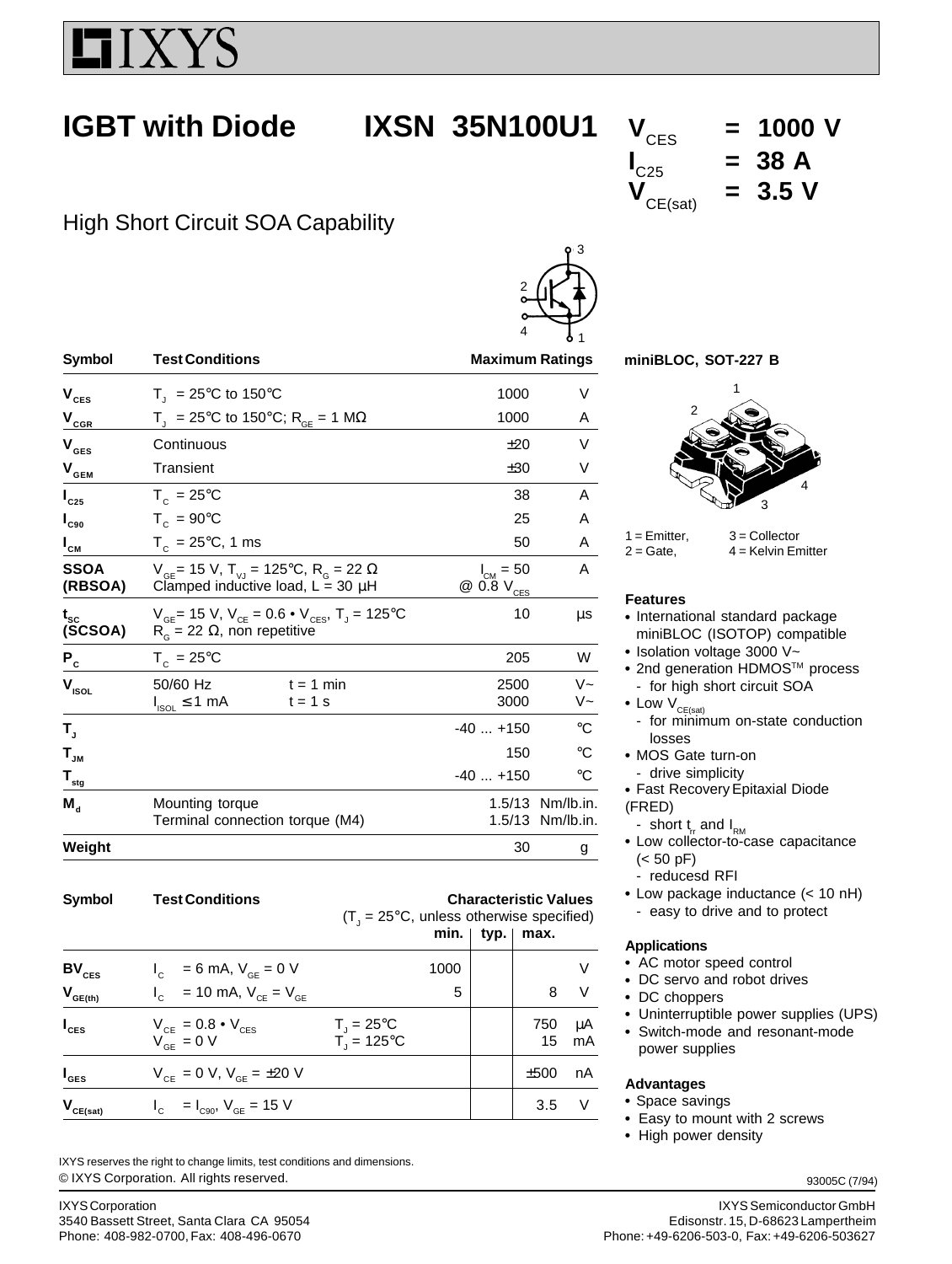# **IXSN 35N100U1**

| Symbol                                           | <b>Test Conditions</b>                                                                                     | <b>Characteristic Values</b><br>$(T_1 = 25^{\circ}C$ , unless otherwise specified) |      |            |  |
|--------------------------------------------------|------------------------------------------------------------------------------------------------------------|------------------------------------------------------------------------------------|------|------------|--|
|                                                  |                                                                                                            | min.                                                                               | typ. | ∣max.      |  |
| $\boldsymbol{g}_{\text{fs}}$                     | $I_c = I_{c90}$ ; $V_{ce} = 20 V$ ,<br>Pulse test, t $\leq$ 300 µs, duty cycle d $\leq$ 2 %                | 10                                                                                 | 20   | S          |  |
| $I_{C(on)}$                                      | $V_{GE}$ = 15 V                                                                                            |                                                                                    | 300  | A          |  |
| $C_{\text{les}}$                                 |                                                                                                            |                                                                                    | 4.5  | nF         |  |
| $\mathbf{C}_{\text{oes}}$                        | $V_{CF}$ = 25 V, $V_{GF}$ = 0 V, f = 1 MHz                                                                 |                                                                                    | 0.5  | nF         |  |
| $\mathbf{C}_{\text{res}}$                        |                                                                                                            |                                                                                    | 0.09 | nF         |  |
| $Q_{q}$                                          |                                                                                                            |                                                                                    | 180  | nС         |  |
| $\mathbf{Q}_{\text{ge}}$                         | $I_c = I_{c90}$ , $V_{GE} = 15$ V, $V_{CE} = 0.5$ V <sub>CES</sub>                                         |                                                                                    | 45   | nС         |  |
| $\mathbf{Q}_{\mathbf{gc}}$                       |                                                                                                            |                                                                                    | 120  | nС         |  |
| $\mathbf{t}_{\mathsf{d}(\mathsf{on})}$           | Inductive load, $T_{\rm j}$ = 125°C                                                                        |                                                                                    | 80   | ns         |  |
| $t_{ri}$                                         | $I_c = I_{C90}$ , $V_{GE} = 15$ V,                                                                         |                                                                                    | 150  | ns         |  |
| $\mathbf{t}_{\mathsf{d}(\mathsf{off})}$          | $V_{CE} = 0.6 \cdot V_{CES}$ , R <sub>on</sub> = 6.8 $\Omega$ , R <sub>off</sub> = 22 $\Omega$             |                                                                                    | 800  | ns         |  |
| $t_{\rm fl}$                                     | Remarks: Switching times may increase<br>for $V_{CE}$ (Clamp) > 0.6 • $V_{CES}$ , higher T <sub>J</sub> or |                                                                                    | 2000 | ns         |  |
| $E_{\rm on}$                                     | increased $R_{\alpha}$                                                                                     |                                                                                    | 3.2  | mJ         |  |
| $\mathsf{E}_{_{\sf off}}$                        |                                                                                                            |                                                                                    | 6.8  | mJ         |  |
| $\mathsf{R}_{\text{thJC}}$                       |                                                                                                            |                                                                                    |      | $0.61$ K/W |  |
| $\mathsf{R}_{\text{th}\scriptsize{\textsf{CK}}}$ |                                                                                                            |                                                                                    | 0.05 | K/W        |  |



M4 screws (4x) supplied

| Dim. | Millimeter |      |       | Inches |  |
|------|------------|------|-------|--------|--|
|      | Min.       | Max. | Min.  | Max.   |  |
| А    | 31.5       | 31.7 | 1.241 | 1.249  |  |
| в    | 7.8        | 8.2  | 0.307 | 0.323  |  |
| C    | 4.0        |      | 0.158 |        |  |
| D    | 4.1        | 4.3  | 0.162 | 0.169  |  |
| E    | 4.1        | 4.3  | 0.162 | 0.169  |  |
| F    | 14.9       | 15.1 | 0.587 | 0.595  |  |
| G    | 30.1       | 30.3 | 1.186 | 1.193  |  |
| н    | 38.0       | 38.2 | 1.497 | 1.505  |  |
| J.   | 11.8       | 12.2 | 0.465 | 0.481  |  |
| κ    | 8.9        | 9.1  | 0.351 | 0.359  |  |
| I.   | 0.75       | 0.85 | 0.030 | 0.033  |  |
| м    | 12.6       | 12.8 | 0.496 | 0.504  |  |
| N    | 25.2       | 25.4 | 0.993 | 1.001  |  |
| റ    | 1.95       | 2.05 | 0.077 | 0.081  |  |
| P    |            | 5.0  |       | 0.197  |  |

| <b>Reverse Diode (FRED)</b> |  |  |
|-----------------------------|--|--|
|                             |  |  |

## **Characteristic Values**

| Symbol                   | <b>Test Conditions</b>                                                                                | $(T_{1} = 25^{\circ}C$ , unless otherwise specified)<br>min.<br>typ.<br>∣ max. |     |     |           |
|--------------------------|-------------------------------------------------------------------------------------------------------|--------------------------------------------------------------------------------|-----|-----|-----------|
| $V_{F}$                  | $I_F = I_{C90}$ , $V_{GE} = 0$ V,<br>Pulse test, t ≤ 300 µs, duty cycle d ≤ 2 %                       |                                                                                |     | 2.3 |           |
| $I_{\rm RM}$<br>$t_{rr}$ | $I_F = I_{C90}$ , $V_{GE} = 0$ V, $-di_F/dt = 480$ A/ $\mu$ s<br>$T_J = 125^{\circ}C$ , $V_R = 360$ V |                                                                                | 150 | 33  | ns        |
| $R_{_{\rm thJC}}$        |                                                                                                       |                                                                                |     |     | $0.7$ K/W |

IXYS MOSFETs and IGBTs are covered by one of the following U.S.patents: 4,835,592 4,881,108 5,017,508 5,049,961 5,187,117 5,486,715<br>4,850,072 4,931,844 5,034,796 5,063,307 5,237,481 5,381,025

IXYS reserves the right to change limits, test conditions, and dimensions.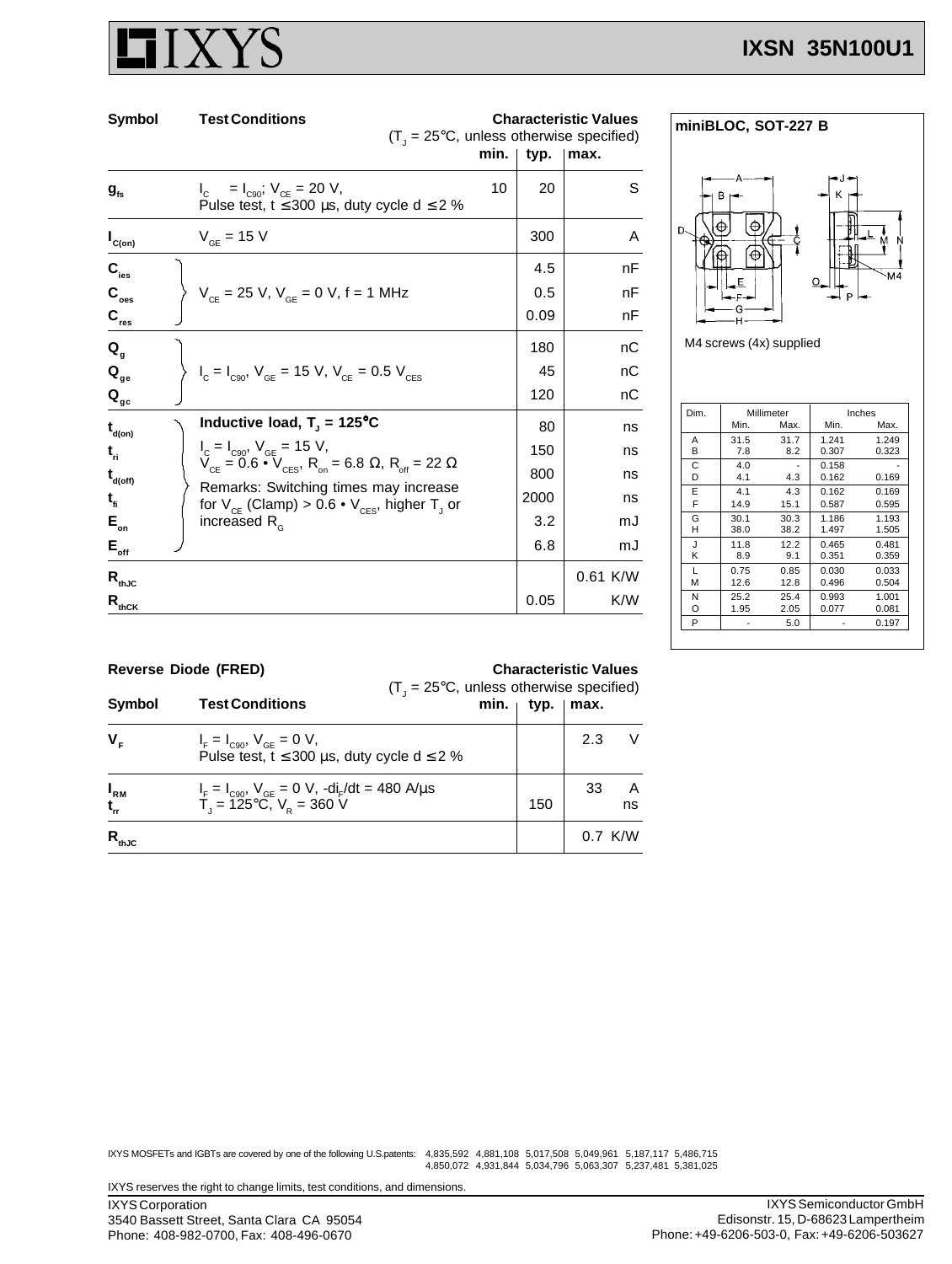## **IXSN 35N100U1**



IXYS Corporation 3540 Bassett Street, Santa Clara CA 95054 Phone: 408-982-0700, Fax: 408-496-0670

IXYS Semiconductor GmbH Edisonstr. 15, D-68623 Lampertheim Phone: +49-6206-503-0, Fax: +49-6206-503627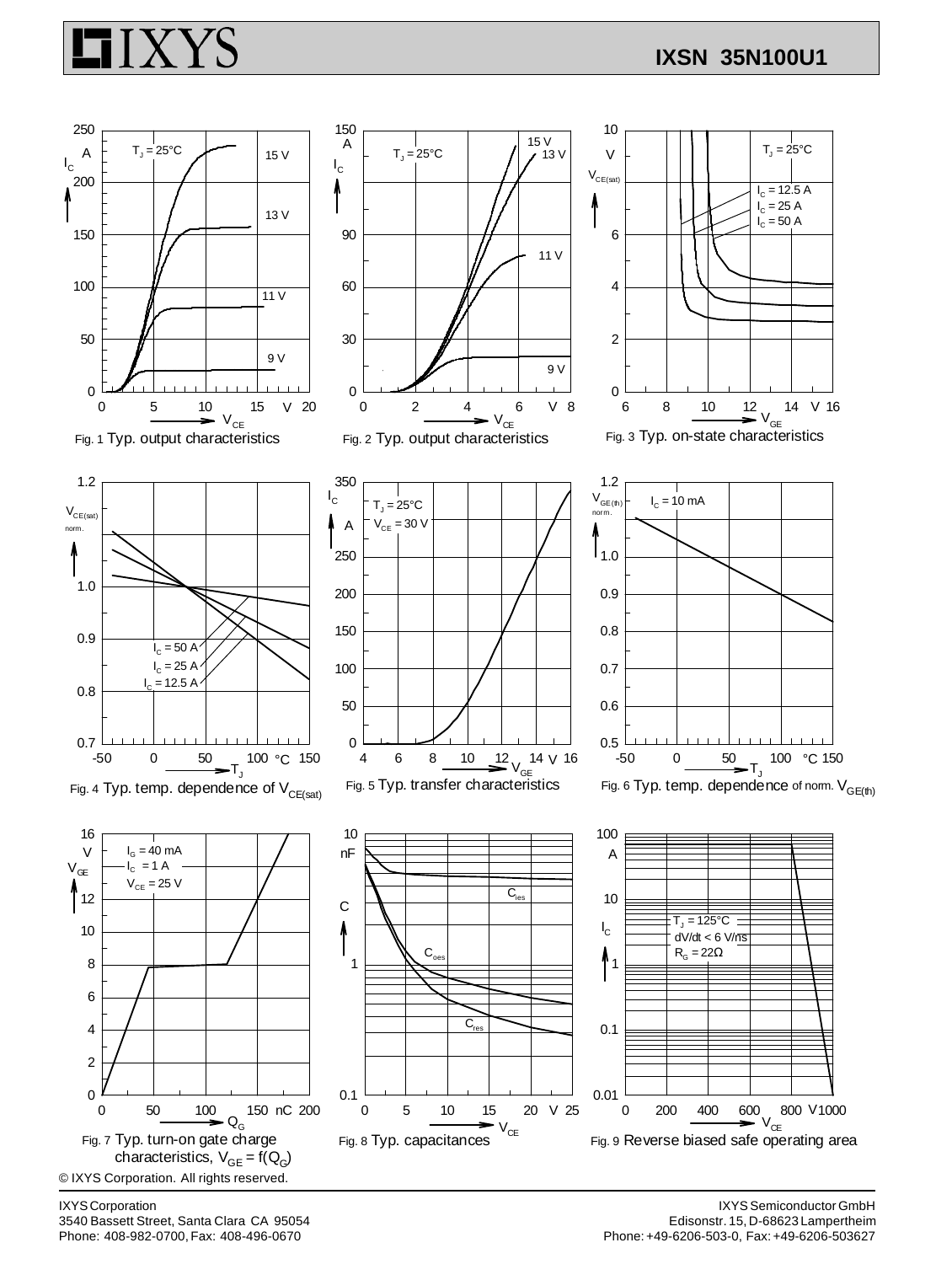



IXYS Corporation

3540 Bassett Street, Santa Clara CA 95054 Phone: 408-982-0700, Fax: 408-496-0670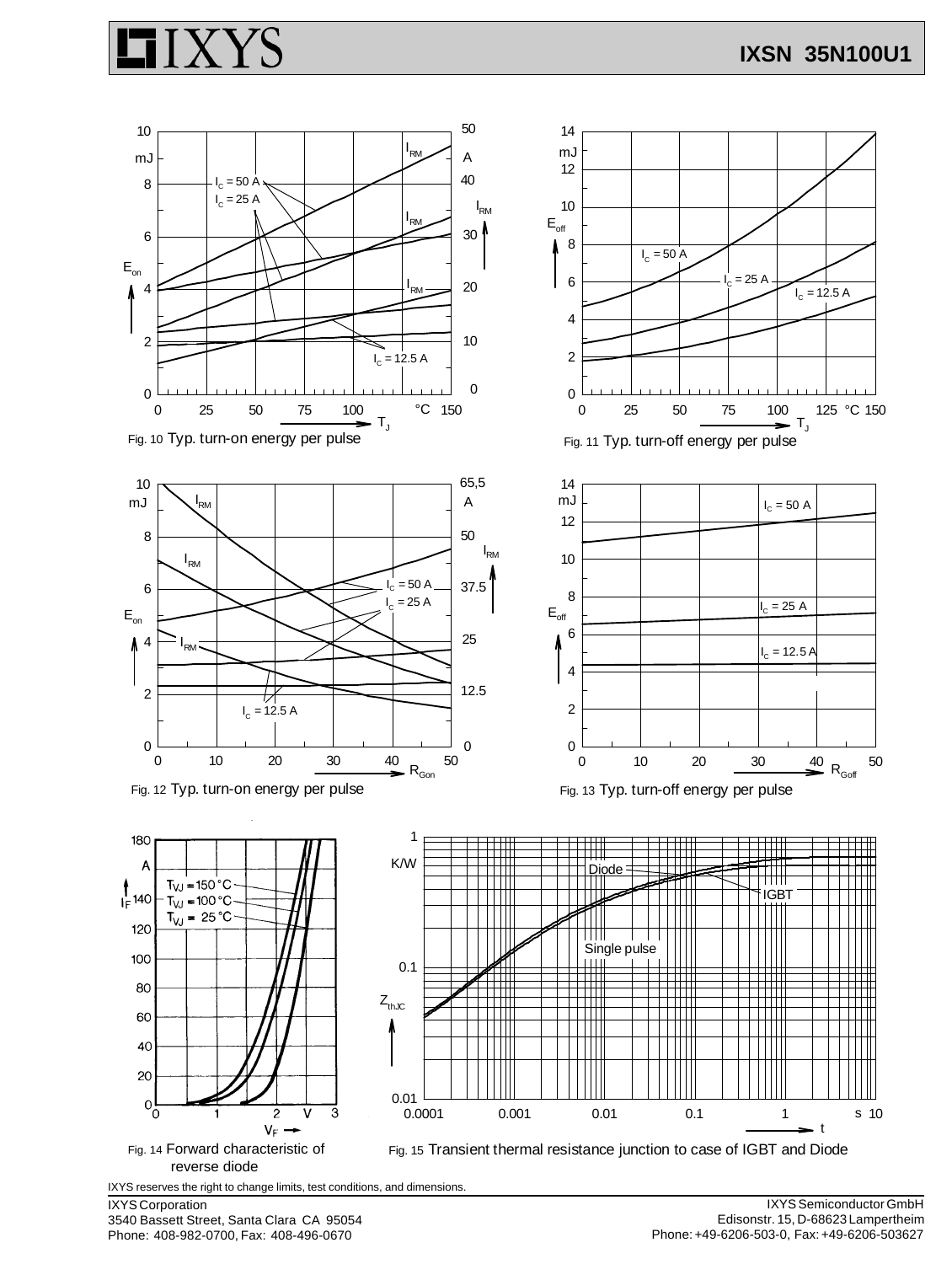© IXYS Corporation. All rights reserved.